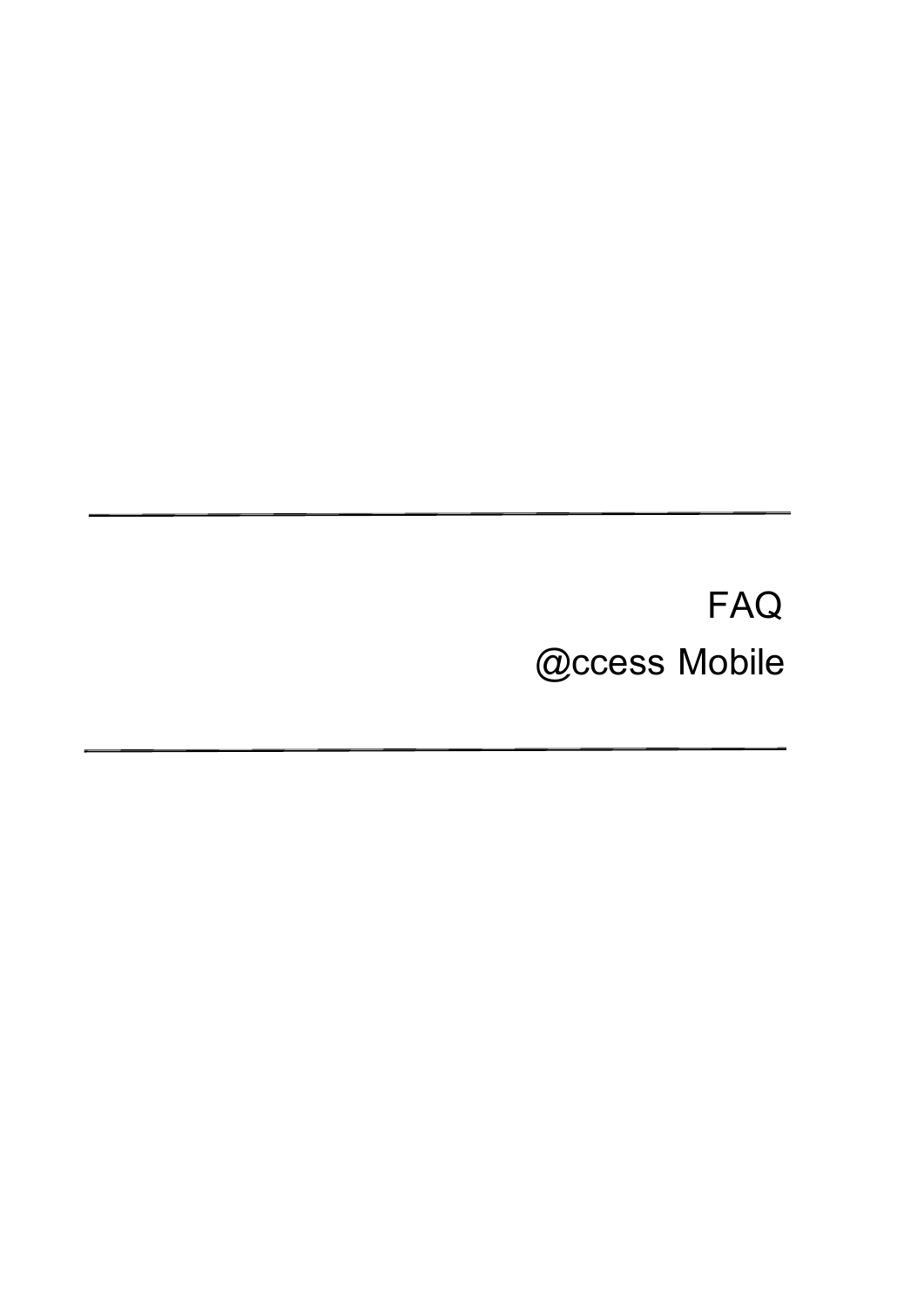# **1. Which smartphone operating systems are supported by @ccess Mobile?**

The @ccess Mobile Application supports iOS 8.0 and Android 5.0 and newer.

# **2. Prohibition of using Rooted/Jailbroken devices**

#### **2.1) Company's policy**

 From From 16 August 2021 onwards, mobile phones or devices that have been rooted/jailbroken will not be able to access the services of @ccess Mobile Application in an attempt to upgrade the security of the user's online transactions.

Thus, if you currently use rooted/jailbroken devices, you will be not able to log in to the app and see the below warning message. In this case, you need to cancel rooting/jailbreaking on the devices in order to log in to the app.



Non-rooted/ jailbroken devices will be able to use the app as per normal without seeing the above warning message.

# **2.2) Information relating to Rooting/Jailbreaking mobile phones or devices**

Source: Bank of Ayudhya PCL.

#### **2.2.1) What are rooted/jailbroken mobile phones or devices?**

They are devices on which the iOS or Android Operating System have been modified to allow users to fix the system or install some applications that are usually restricted. Through rooting and jailbreaking, all applications can access to your personal data or files on mobile phones or devices easily.

# **2.2.2) Why you should not root/jailbreak your mobile phones or devices?**

Rooting/jailbreaking will modify settings of the phones or devices without any tests from the developers and accordingly leading to instability of the operating system. Device safety is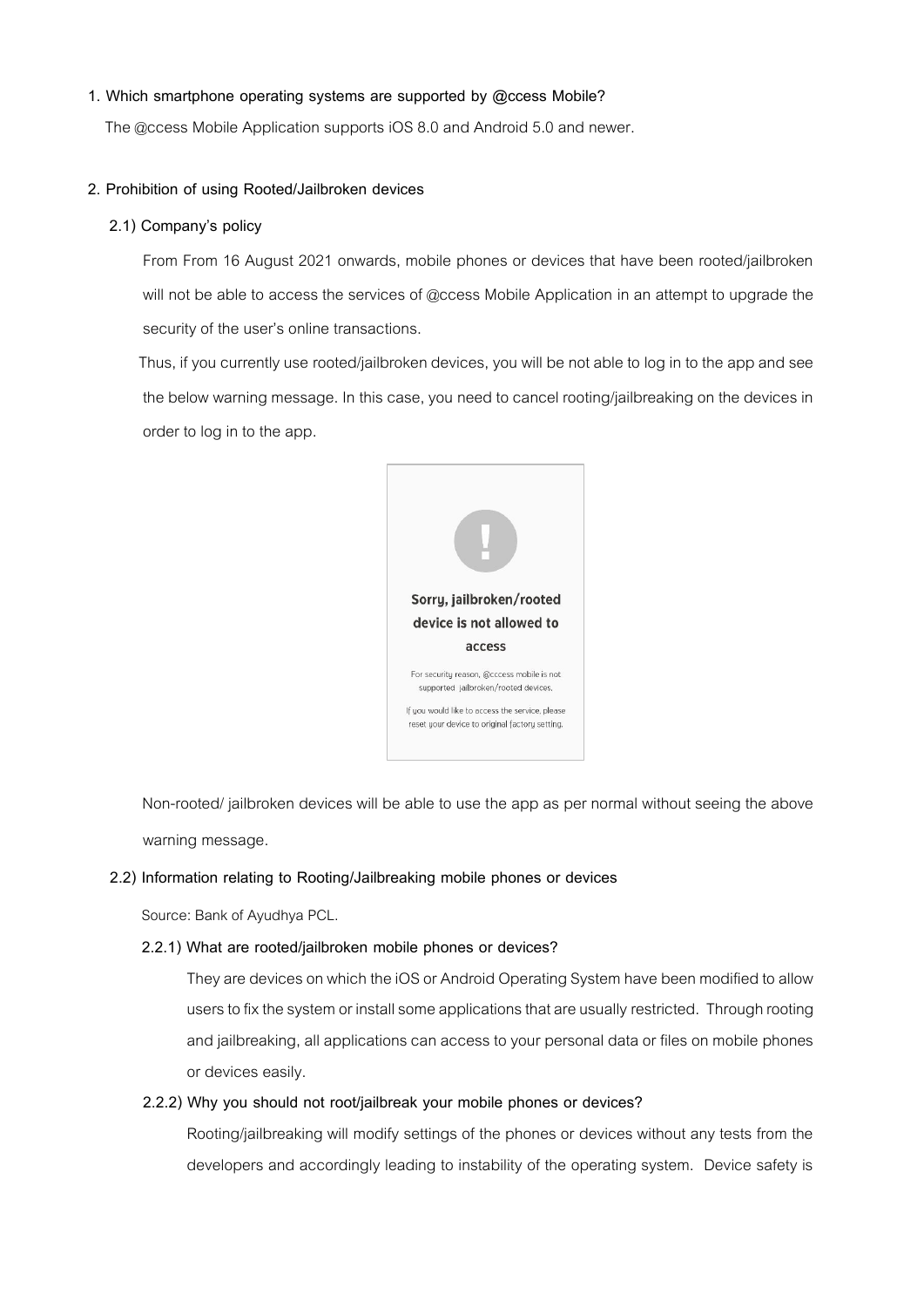therefore compromised because malware can be installed by hackers and user privacy including passwords, personal data and transactional details, etc., can be breached.

Moreover, the operating system of rooted or jailbroken devices will be no longer updated as rooting/jailbreaking will block the operating system from installing the latest safety features from developers.

# **2.2.3) How to check whether your phones or devices have been rooted or jailbroken?**



# **2.2.4) What should you do if your phones or devices have been rooted/jailbroken?**

(1) Change to other secured phones or devices that have not been rooted/jailbroken.

(2) Cancel rooting or jailbreaking on your phones or devices as follows:

| <b>Android Operating System</b>                      | <u>iOS Operating System</u>               |  |  |
|------------------------------------------------------|-------------------------------------------|--|--|
| • Open the "SuperSU" app and go to "Settings".       | • Connect your device to the computer and |  |  |
| ● Press "Full Unroot". Your device will proceed with | then open the "iTunes" app.               |  |  |
| the unrooting process and restart after the process  | Select "Restore iPhone".                  |  |  |
| is complete.                                         |                                           |  |  |
| • When you reopen the device, the "SuperSU" will     |                                           |  |  |
| disappear and it is successfully unrooted.           |                                           |  |  |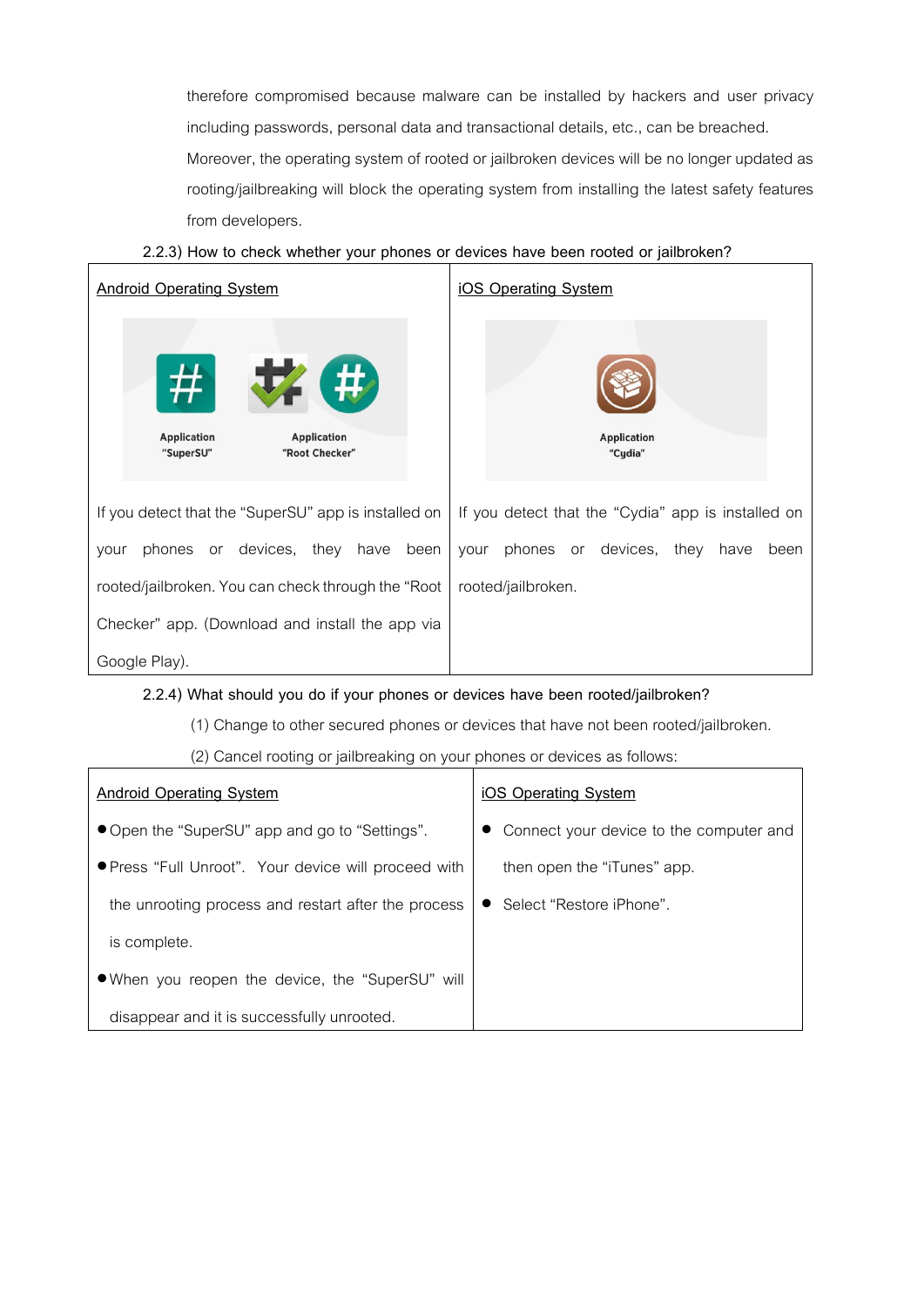#### **3. Username and password**

**3.1) Can I use the username and password assigned for my @ccess Mobile account with @ccess Online service?**

The username and password that you have assigned to access this @ccess Mobile account can also be used with the @ccess Online service. However, if you have already applied for @ccess Online, you are required to log in to this service by using the Username and Password newly registered with @ccess Mobile.

Remark: Passcode is not 6-digit PIN number.

#### **3.2) What should I do if I forget my PIN and my password?**

#### **If forgetting PIN**

1) Select the "Forgot PIN" button.

2) A notification appears on the display screen for you to confirm that you wish to reset the PIN for all devices you use. Please select "Confirm".

3) A pop-up appears asking you to hit the "Confirm" button again.

4) The application will reset the PIN and return to the start screen as if it was just installed. You have to access the application by entering your username and password and you will be directed to the "PIN Reset" process.

#### **If forgetting password**

1) Select the "Forget Password" button.

- 2) Select the data set desired for identity verification.
	- 2.1 Verify identity with mutual fund data set
		- 2.1.1 Specify the username and Citizen ID Card number and then select "Next".

2.1.2 Specify the unitholder number linked with the above username together with identity verification information then select "Next".

2.2 Verify identity with provident fund data set

2.2.1 Specify the username and Citizen ID Card number, and then select "Next".

 2.2.2 Specify the information of employer code, registered membership number, and reference number, and then select "Next".

- 3) Reset the password and confirm, and then select "Next".
- 4 )The system will send an OTP to the phone number you have provided. Please specify the POT to proceed.
- 5 )The system will display the result of password resetting, select "Complete" to end the process. The system will take you back to the main screen. You can log in with the new username and password instantly.

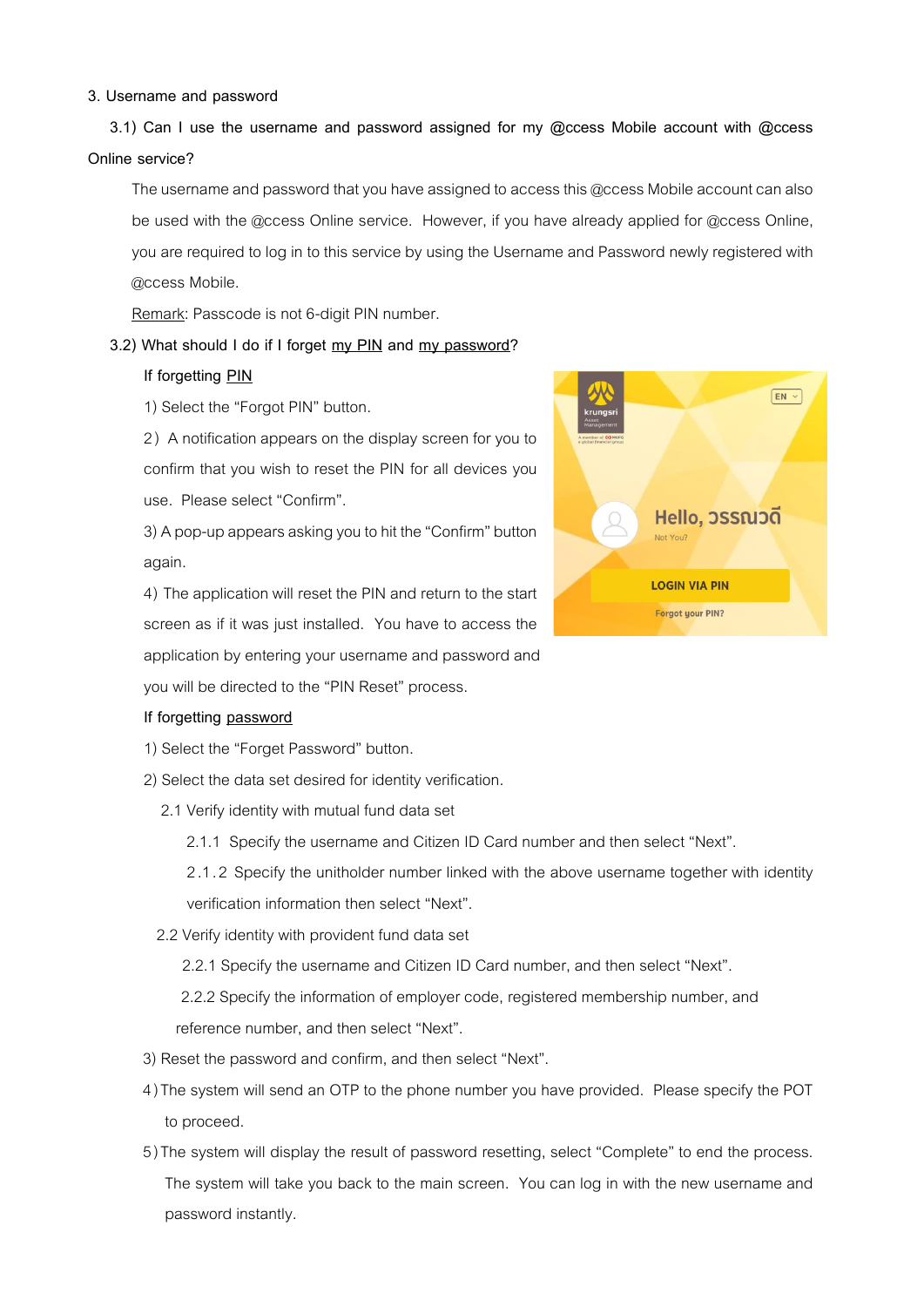### **4. Can I subscribe the mutual fund units immediately after I apply for the @ccess Mobile Service?**

- Once you have registered for @ccess Mobile, you can subscribe, redeem, and switch mutual fund units immediately.
- If you have already linked your account to bank account or credit card for automatically deducting the subscription payment, you can subscribe the mutual fund units via @ccess Mobile by selecting your linked bank account or credit card.
- In case you have not yet linked the automatic subscription payment to your bank account or credit card, you can pay for fund subscription using your own mobile banking system to scan QR Code generated from @ccess Mobile.
- **5. Can I apply for services of automatic direct and credit card payment via @ccess Mobile Application?** Yes, according to the following terms and conditions:
	- **5.1 Subscription account**

If you already have the bank account/credit card that had linked to your other unitholder numbers, you can link the bank account/ credit card to those unitholder numbers as follows:

- 5.1.1 Go to the "Settings" menu.
- 5.1.2 Select the heading of "Bank Account/ Credit Card".
- 5.1.3 Select the account type you want to add: Subscription Account
- 5.1.4 Select the **"+"** button. The system will display the accounts that have been linked to other unitholder numbers under the same Citizen ID Card number for you to select. (Adding account via this channel cannot accommodate customers who register with Passport and is not applicable to certain types of unitholder number.)

#### **5.2 Redemption Account**

- 5.2.1 Go to the "Settings" menu.
- 5.2.2 Select the heading of "Bank Account/ Credit Card".
- 5.2.3 Select the account type you want to add: Redemption Account
	- 5.2.3.1 Adding accounts from other unitholder numbers: You can select the "+" button and the system will display the accounts that have been linked to other unitholder numbers under the same Citizen ID Card number for you to select. (Adding account via this channel cannot accommodate customers who register with Passport and is not applicable to certain types of unitholder number.)
	- 5.2.3.2 Adding new Account: In the case that you want to add a new account that has never linked to any unitholder number, you can select the "+" button under the heading of "Adding Account", then the system will display a screen for adding account. You must specify details of the account you want to link such as bank, account number, and take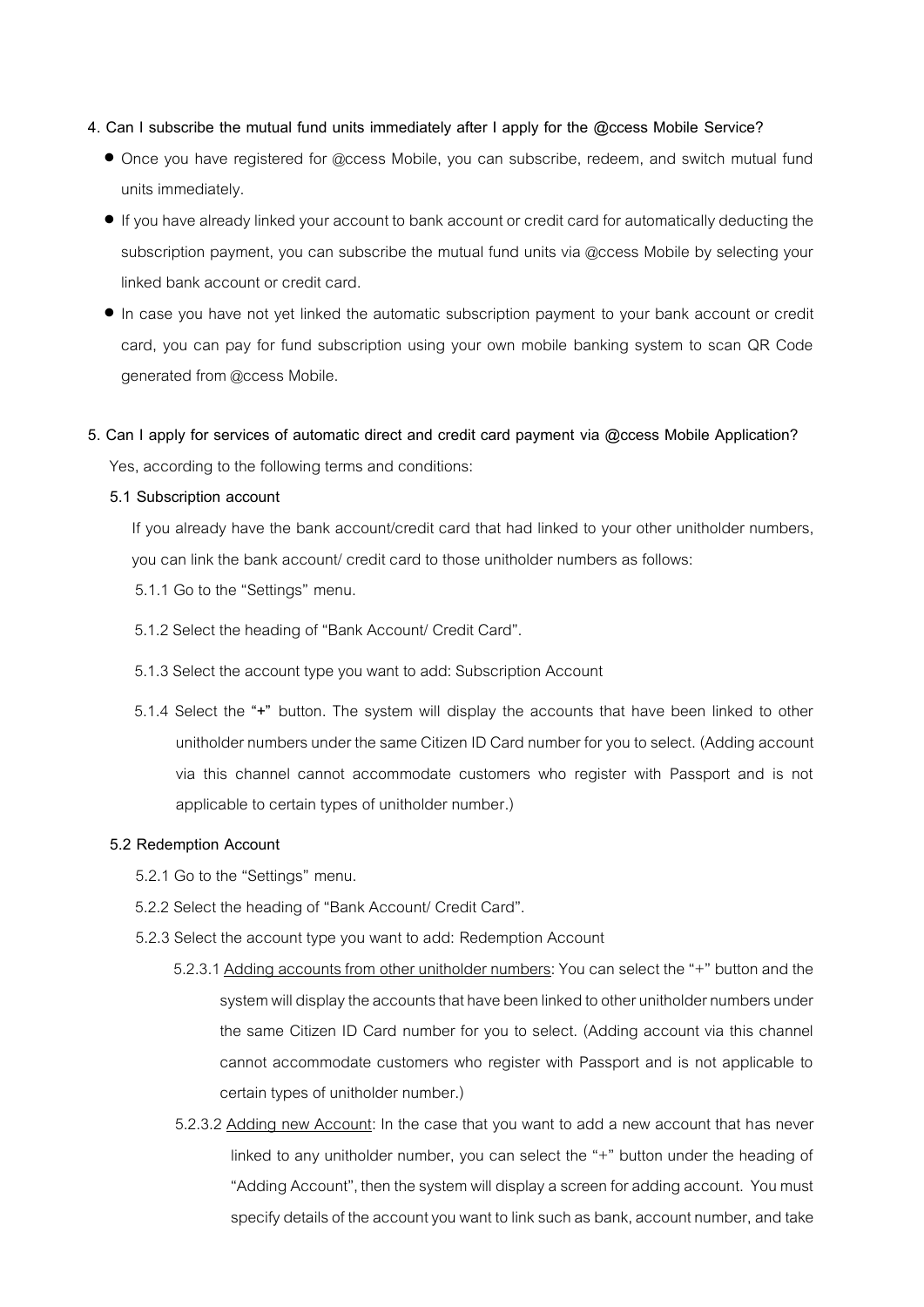a photo of the passbook according to the specified process. (Adding account via this channel is not applicable to certain types of unitholder number and may be subject to the constraint of accommodating bank accounts). If such unitholder number opened the account with Krungsri Asset Management directly, the system will take you to the screen of main account setting, or if this is the first time of adding account, the system will add it as the main account automatically. Proceed by clicking the "Confirm" button and specify the OTP to confirm the transaction. In this connection, such account will not be effective until approval is granted by the Management Company. You can check the status of the account at the "Transactions" page under the heading of "Pending Transaction".

#### **6. Use of Application without fund account opening with Krungsri Asset Management**

#### **6.1) Can I use this Application if I have not yet opened a fund account?**

You can view some of the information such as news & updates, investment recommendations, promotions, etc.

#### **6.2) If I have not yet opened a fund account, can I open fund account through @ccess mobile?**

Yes, @ccess Mobile Application also supports the opening of fund account online. To proceed with the opening, you can study the procedures for opening mutual fund account online at https://www.krungsriasset.com/EN/Fund-Transaction/Online-Fund-Account-Opening.aspx.

# **6.3) I used to open fund accounts with Krungsri Asset Management through various selling agents, why the system can find only some of these accounts?**

The system will match the fund account information mainly by National ID Card number. Accordingly, if you cannot find the information of some funds, this may be because you used other type of identity information at the time of account opening such as driving license number, passport number, etc. Under such circumstance, you can contact the Company for updating your information.

#### **7. Type of fund accounts applicable for @ccess Mobile Service**

#### **7.1) Which type of fund accounts can apply for @ccess Mobile Service?**

- Individual account that is opened by using the National ID Card or Passport
- RMF for PVD account (User can get a view of all relevant information but can make the switching of RMF units only)
- Provident fund account

#### **7.2) Which type of fund accounts cannot apply for @ccess Mobile service?**

Currently the @ccess Mobile is unable to support the services for the following accounts:

- Juristic person account
- Omnibus account
- Joint account shared by two or more individuals (e.g. the account of Mr. A and/or/for Mr. B)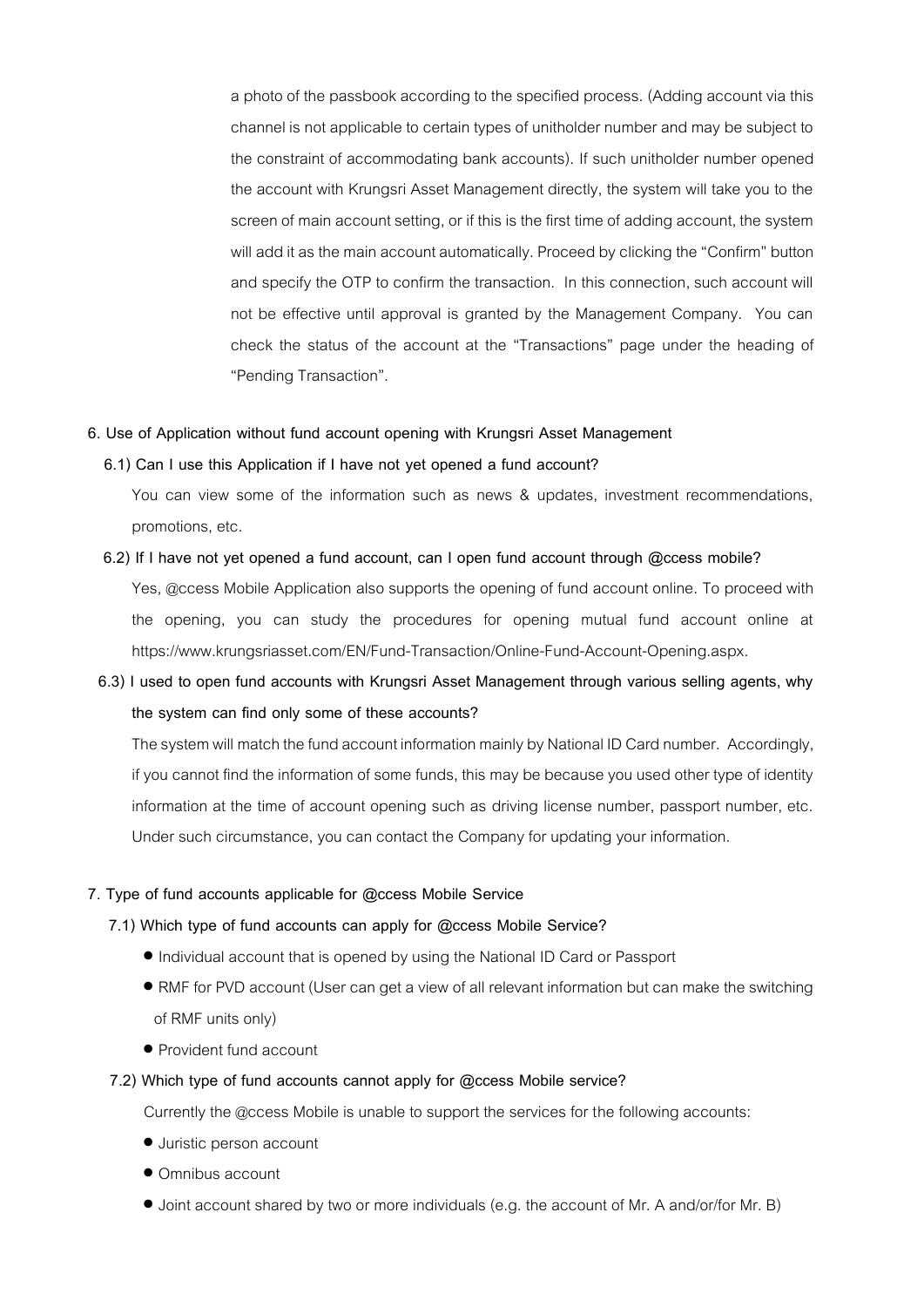#### **8. Which type of transactions can be made via @ccess Mobile Application?**

 You can make the **Subscription/Redemption/Switching** transactions by going to the main page of the application and selecting the **"Make Transaction"** button. Then, select the fund that you wish to make the transaction by searching the fund name from the Investment Portfolio Page (in case that you already have investments in such fund) or press the **"Search"** button to find out the desired fund from the fund list. Then, select the "Subscription/Redemption/Switching" button as per your wish.



#### **9. Can I set the regular investment plan via @ccess Mobile Application?**

For setting a regular investment plan, select the "Regular Investment" button on the main page and you will be directed to the Investment Portfolio Page of the unitholder number that wishes to make the transaction. Select the transaction of Subscription/Redemption/Switching as per normal procedures until the process of specifying the investment amount/number of units and period of investment. After the information is completely recorded, the system will display the transaction confirmation screen for you to verify and confirm by pressing the "Confirm" button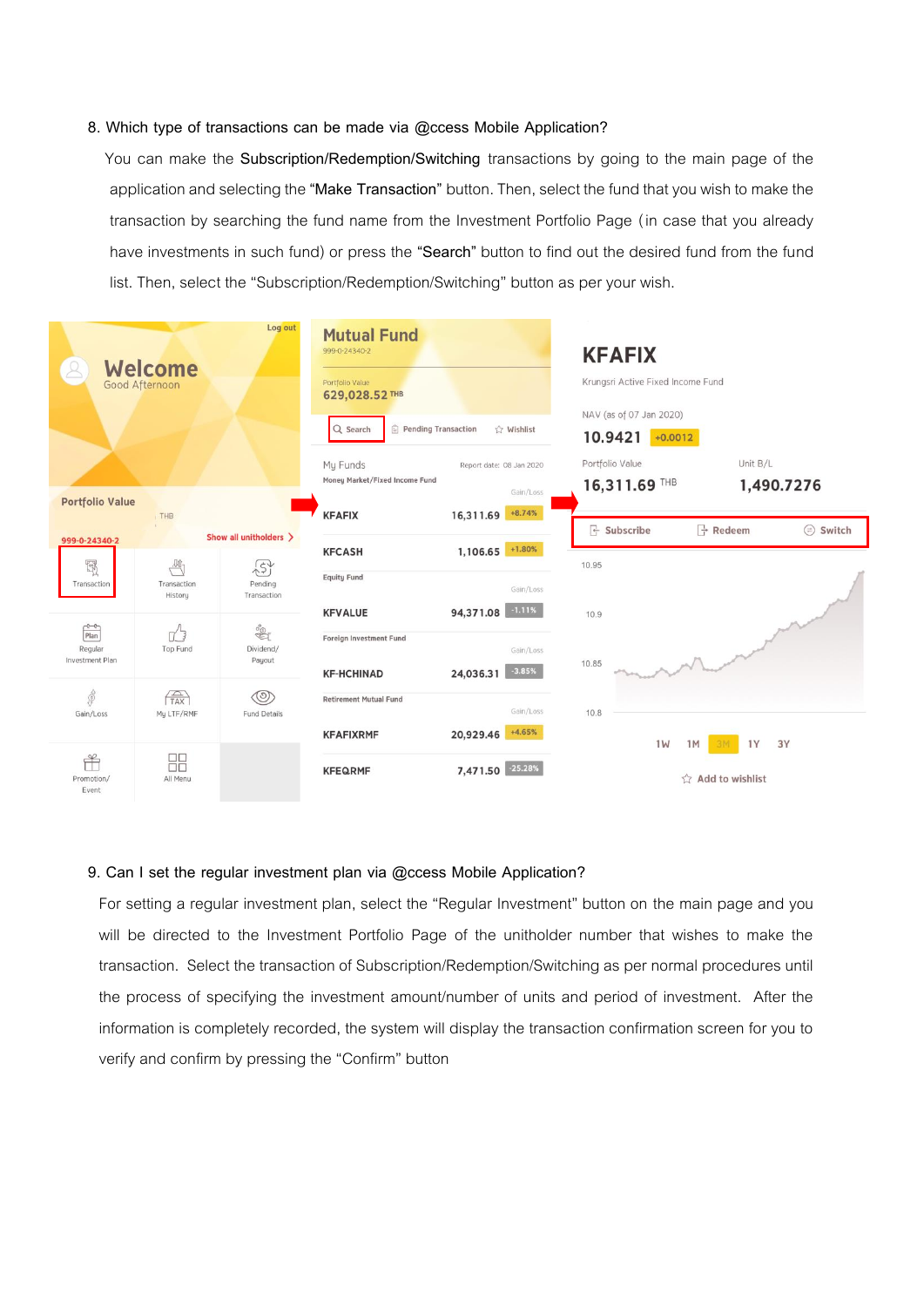| <b>Portfolio Value</b>                                                                                                                                                                                                                                                                                                                                                                                                           | <b>Welcome</b><br>Good Afternoon                           | Log out                                                                                   | <b>Mutual Fund</b><br>999-0-24340-2<br>Portfolio Value<br>629,028.52 THB<br>Q Search<br><sup>合</sup> Pending Transaction<br>My Funds<br>Money Market/Fixed Income Fund | ☆ Wishlist<br>Report date: 08 Jan 2020<br>Gain/Loss                             | <b>KFAFIX</b><br>Krungsri Active Fixed Income Fund<br>NAV (as of 07 Jan 2020)<br>$10.9421 + 0.0012$<br>Portfolio Value<br>16,311.69 THB | Unit B/L<br>1,490.7276              |                 |
|----------------------------------------------------------------------------------------------------------------------------------------------------------------------------------------------------------------------------------------------------------------------------------------------------------------------------------------------------------------------------------------------------------------------------------|------------------------------------------------------------|-------------------------------------------------------------------------------------------|------------------------------------------------------------------------------------------------------------------------------------------------------------------------|---------------------------------------------------------------------------------|-----------------------------------------------------------------------------------------------------------------------------------------|-------------------------------------|-----------------|
|                                                                                                                                                                                                                                                                                                                                                                                                                                  | THB                                                        | Show all unitholders >                                                                    | <b>KFAFIX</b>                                                                                                                                                          | $+8.74%$<br>16,311.69                                                           | $\leftarrow$ Subscribe                                                                                                                  | $\rightarrow$ Redeem                | <b>⊜</b> Switch |
| 999-0-24340-2<br>$\mathbb{Z}$<br>Transaction<br>$\frac{e-e}{p \tan}$<br>Regular                                                                                                                                                                                                                                                                                                                                                  | $\frac{10}{2}$<br>Transaction<br>History<br>d3<br>Top Fund | $\mathbb{S}$<br>Pending<br>Transaction<br>$\overset{\circ\circ}{\mathbb{R}}$<br>Dividend/ | <b>KFCASH</b><br><b>Equity Fund</b><br><b>KFVALUE</b><br>Foreign Investment Fund                                                                                       | $+1.80%$<br>1,106.65<br>Gain/Loss<br>$-1.11%$<br>94,371.08<br>Gain/Loss         | 10.95<br>10.9                                                                                                                           |                                     |                 |
| Investment Plan<br>$\begin{picture}(120,140) \put(0,0){\line(1,0){15}} \put(0,0){\line(1,0){15}} \put(0,0){\line(1,0){15}} \put(0,0){\line(1,0){15}} \put(0,0){\line(1,0){15}} \put(0,0){\line(1,0){15}} \put(0,0){\line(1,0){15}} \put(0,0){\line(1,0){15}} \put(0,0){\line(1,0){15}} \put(0,0){\line(1,0){15}} \put(0,0){\line(1,0){15}} \put(0,0){\line(1,0){15}} \put($<br>Gain/Loss<br>$\stackrel{\ll}{\Box}$<br>Promotion/ | $\sqrt{\frac{2}{TAX}}$<br>My LTF/RMF<br>昍<br>All Menu      | Payout<br>$\circledcirc$<br><b>Fund Details</b>                                           | <b>KF-HCHINAD</b><br><b>Retirement Mutual Fund</b><br><b>KFAFIXRMF</b><br><b>KFEQRMF</b>                                                                               | $-3.85%$<br>24,036.31<br>Gain/Loss<br>$+4.65%$<br>20,929.46<br>7,471.50 -25.28% | 10.85<br>10.8<br>1 <sub>W</sub>                                                                                                         | 3Y<br>1Y<br>1M<br>☆ Add to wishlist |                 |
| Event<br><b>BANK OF AYUDHYA</b><br>285-1-34835-2                                                                                                                                                                                                                                                                                                                                                                                 |                                                            | $\underline{\text{m}}$<br><b>KFAFIX</b><br>Krungsri Active Fixed Income Fund              | <b>Schedule</b><br><b>Recurring</b><br><b>Start</b>                                                                                                                    | $\,>$<br>08 Jan 2020                                                            |                                                                                                                                         |                                     |                 |
| Amount<br>THB<br>2,000.00                                                                                                                                                                                                                                                                                                                                                                                                        |                                                            | End                                                                                       | 08 Jan 2020                                                                                                                                                            |                                                                                 |                                                                                                                                         |                                     |                 |
| Schedule<br>岗                                                                                                                                                                                                                                                                                                                                                                                                                    |                                                            | Note<br>$\mathscr{D}$                                                                     |                                                                                                                                                                        | <b>Done</b>                                                                     |                                                                                                                                         |                                     |                 |
| <b>Please Select</b>                                                                                                                                                                                                                                                                                                                                                                                                             | NEYT                                                       | <b>Add Note</b>                                                                           | Weekly<br>Monthly                                                                                                                                                      |                                                                                 |                                                                                                                                         |                                     |                 |

# **10. Switching and changing fund transactions**

# **10.1) Can I make the switching transactions for all types of fund?**

You can make the switching transactions between funds according to the terms and conditions of each fund in the same manner as the transactions made via other channels, except for the retirement mutual funds (RMFs) that switching of investment units can only be made within the